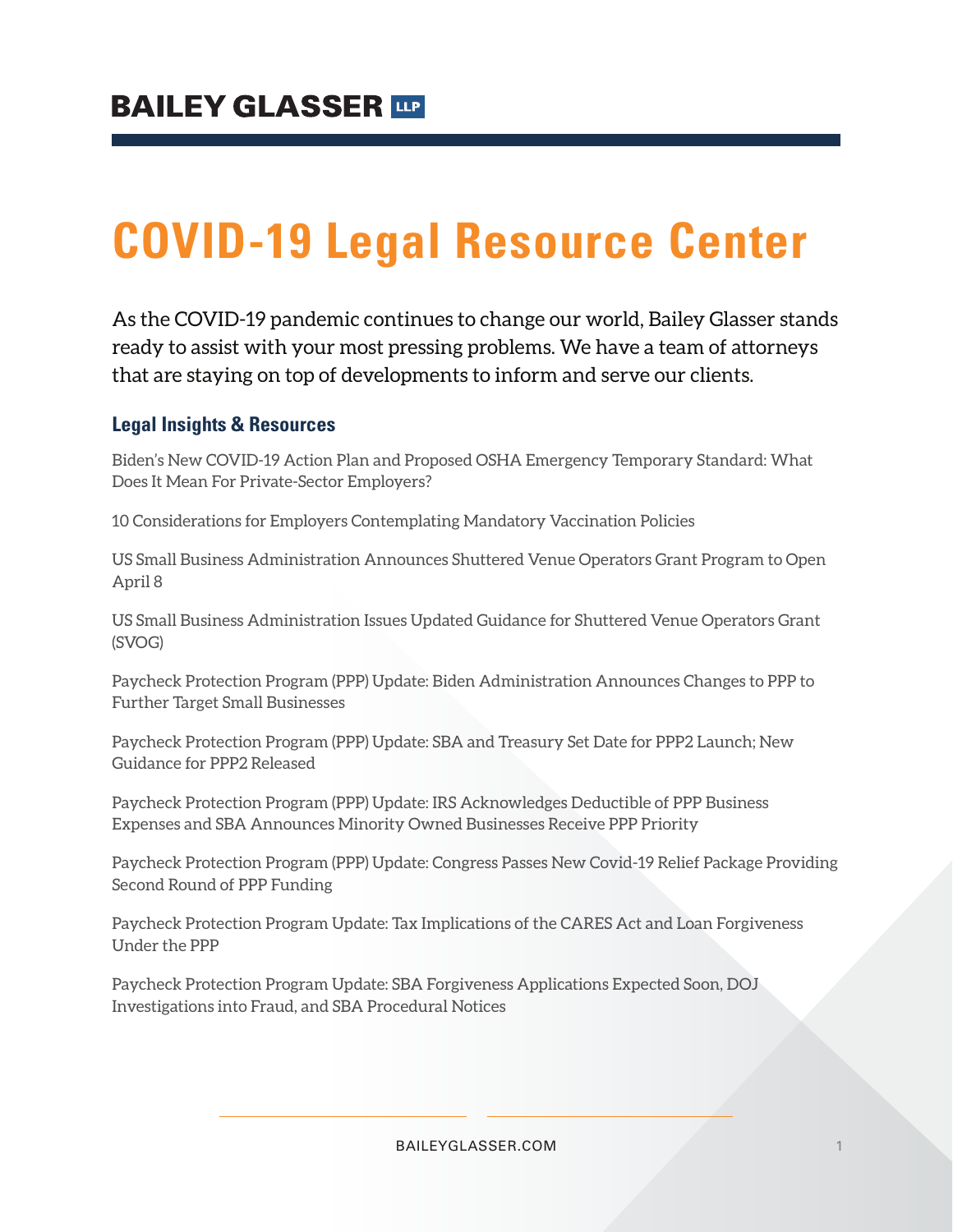### **BAILEY GLASSER TIP**

#### COVID-19 LEGAL RESOURCE CENTER

Paycheck Protection Program Update: SBA Forgiveness Applications Expected Soon, DOJ Investigations into Fraud, and SBA Procedural Notices

The Small Business Administration Issues Guidance on Change of Ownership of Entities with Outstanding PPP Loans

Understanding the Tax Implications of Rolling Out New Employee Benefits Programs During the COVID-19 Pandemic

PPP Loan Recipients: It Is Critical to Ensure Your Publicly-Available Data Is Accurate and That You Are Prepared to Respond to Government Investigations

Paycheck Protection Program (PPP) Update: Borrowers' Details Released, Application Window Deadline Extended

Highlights of the Payroll Protection Program Flexibility Act of 2020

COVID-19: Federal Reserve Eyeing Launch of Main Street Lending Program in June 2020

Bouncing Back From COVID-19: Rights and Accommodations under the Americans With Disabilities Act

The SBA Issues Additional Guidance Concerning the Paycheck Protection Program's "Safe Harbor"

Bankruptcy Courts Splitting on the Small Business Administration's Authority to Deny PPP Funds to Bankrupt Debtors

New Developments Impacting Bankrupt Debtors in Applying for PPP Loans under New SBA Authority

Webinar: Bailey & Glasser CARES Act - Brown Bag Lunch & Learn

Strong Litigation Strategy Requires Updated Policies for Remote Workers

COVID-19: The Small Business Reorganization Act and CARES Act

COVID-19: Use of E-Signatures and Remote Online Notarizations

You Are An Essential Business, Now What?

Debt Obligation Assistance During the COVID-19 Pandemic